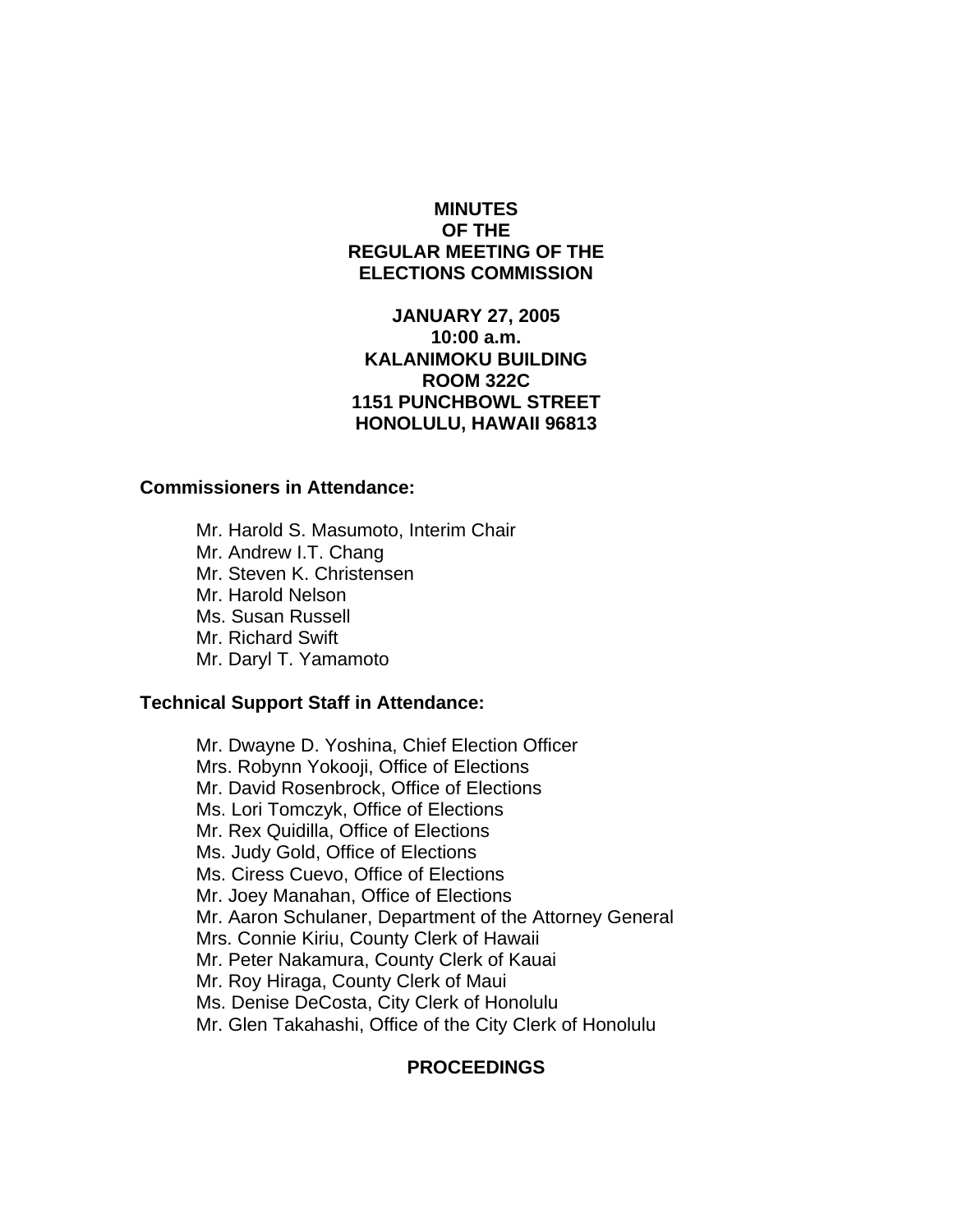### I. Call to Order

The meeting was called to order by interim chair, Mr. Harold Masumoto, at 10:00 a.m. on January 27, 2005 at the Kalanimoku Building Conference Room 322C for the purpose of briefing the Commission on elections operations.

II. Overview of Elections Operations

The Chief Election Officer, Mr. Dwayne D. Yoshina, section heads from the Office of Elections, and the County Clerks from the counties of Hawaii, Maui, Kauai, and the City and County of Honolulu gave an overview presentation of their roles and responsibilities as they relate to election administration.

III. Help America Vote Act of 2002--Implementation Status

Yoshina gave the presentation regarding the State of Hawaii's implementation of the Help America Vote Act of 2002 (HAVA). He reported that the State of Hawaii has taken the lead over most states having implemented all of HAVA's requirements by 2004. The deadline for states to meet the requirements of the HAVA mandate is 2006.

- IV. Committees
	- A. Chair Selection Committee

Masumoto reported that he met with Ms. Susan Russell, and they will submit the names of the candidates for the Commission's approval to serve as the ninth member and chair of the Commission.

B. Rules Committee

Mr. Aaron Schulaner, Deputy Attorney General, reported that the Department of the Attorney General (AG) cannot be charged with drafting rules for the Commission however, the Commission may consult with the AG's Office once a set of rules has been drafted and submitted for review.

- V. Election of Commission Secretary
	- A. Masumoto moved that Yoshina appoint staff member, Rex Quidilla, from the Office of Elections to serve as secretary for the Commission.